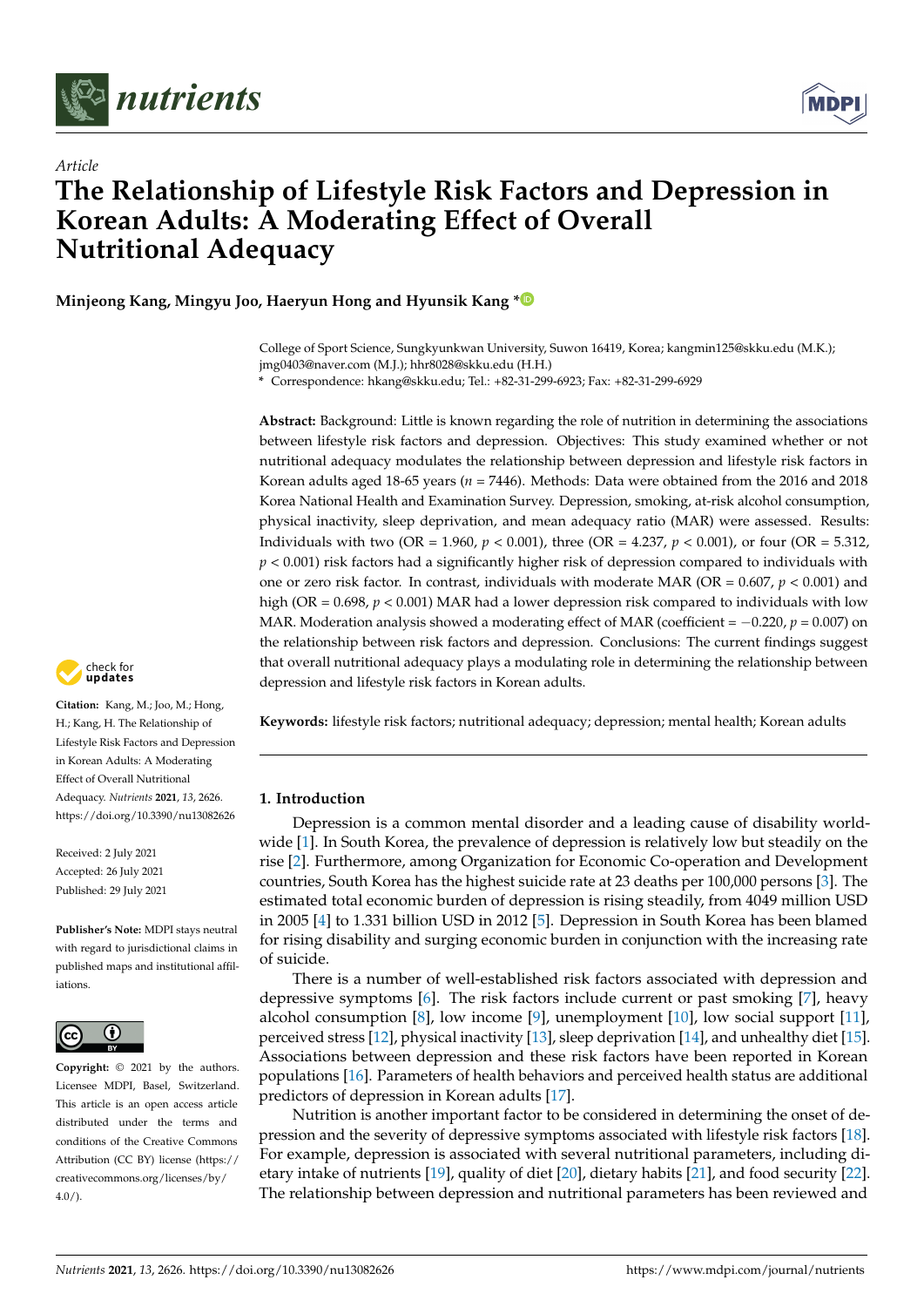well summarized in previous studies [\[23\]](#page-9-2). Overall, the findings from previous studies wen summarized in previous statics  $[25]$ . Overally, the intelligential previous statics suggest that nutritional adequacy, which is defined as the sufficient intake of nutrients of interest for optimal health, may play a role in the onset and maintenance of depression interest for optimal health, may play a role in the onset and maintenance of depression as as well as in the severity of depressive symptoms associated with lifestyle risk factors. well as in the severity of depressive symptoms associated with lifestyle risk factors. Therefore, examining how nutrition influences the relationship between depression and Therefore, examining how nutrition influences the relationship between depression and lifestyle risk factors will provide some critical information for preventive and therapeutic lifestyle risk factors will provide some critical information for preventive and therapeutic strategies against the mental illness. strategies against the mental illness.

To the best of our knowledge, no previous research has examined the potential role To the best of our knowledge, no previous research has examined the potential role of nutrition in determining the relationship between depression and lifestyle risk factors of nutrition in determining the relationship between depression and lifestyle risk factors in Korean adults. The current study was conducted to investigate whether or not overall in Korean adults. The current study was conducted to investigate whether or not overall nutritional adequacy moderates the association between depression and unhealthy lifestyle nutritional adequacy moderates the association between depression and unhealthy factors in a representative sample of Korean adults.

# **2. Materials and Methods 2. Materials and Methods**

# *2.1. Data Source and Study Participants 2.1. Data Source and Study Participants*

As illustrated in Figure 1, we initially selected respondents aged 18–65 years (*n* = 9609) As illustrated in Figure 1, we initi[al](#page-1-0)ly selected respondents aged 18–65 years (*n* = from the seventh Korea National Health and Examination Survey (KNHANES) in 2016 and 2018, a nationwide survey designed to assess health and nutritional status in the 2016 and 2018, a nationwide survey designed to assess health and nutritional status in the Korean population. Exclusion criteria were missing information or refusal to provide Korean population. Exclusion criteria were missing information or refusal to provide information on depression scores (*n* = 1178), missing information or refusal to provide information on depression scores (*n* = 1178), missing information or refusal to provide information on lifestyle risk factors (*n* = 1285), and missing information or refusal to provide information on lifestyle risk factors (*n* = 1285), and missing information or refusal to information on other variables ( $n = 84$ ). Consequently, the remaining 7446 participants (women,  $n = 4393$ ; 59%) were included in final data analyses. A detailed description of the KNHANES study design is available elsewhere [\[24\]](#page-9-3). The Institutional Review Board of Korea Centers for Disease Control and Prevention reviewed and approved the KNHANES VII surveys (2018-01-03-P-A) in accordance with the Declaration of Helsinki. Informed consent was obtained from all the participants.

<span id="page-1-0"></span>

**Figure 1.** Flow chart of selection for study participants. **Figure 1.** Flow chart of selection for study participants.

#### *2.2. Variables 2.2. Variables*

2.2.1. Patient Health Questionnaire-9 2.2.1. Patient Health Questionnaire-9

The Korean version of the Patient Health Questionnaire (PHQ)-9, which is a self-The Korean version of the Patient Health Questionnaire (PHQ)-9, which is a selfreported version of the PRIME-MD diagnostic instrument for major depressive disorders [25], was downlo[aded](#page-9-4) from the PHQ website [\(https://www.phqscreeners.com/,](https://www.phqscreeners.com/) accessed on 10 January 2021) and used to score each of the nine items corresponding to the Diagnostic and Statistical Manual of Mental Disorders criteria as "0" (not at all) to "3"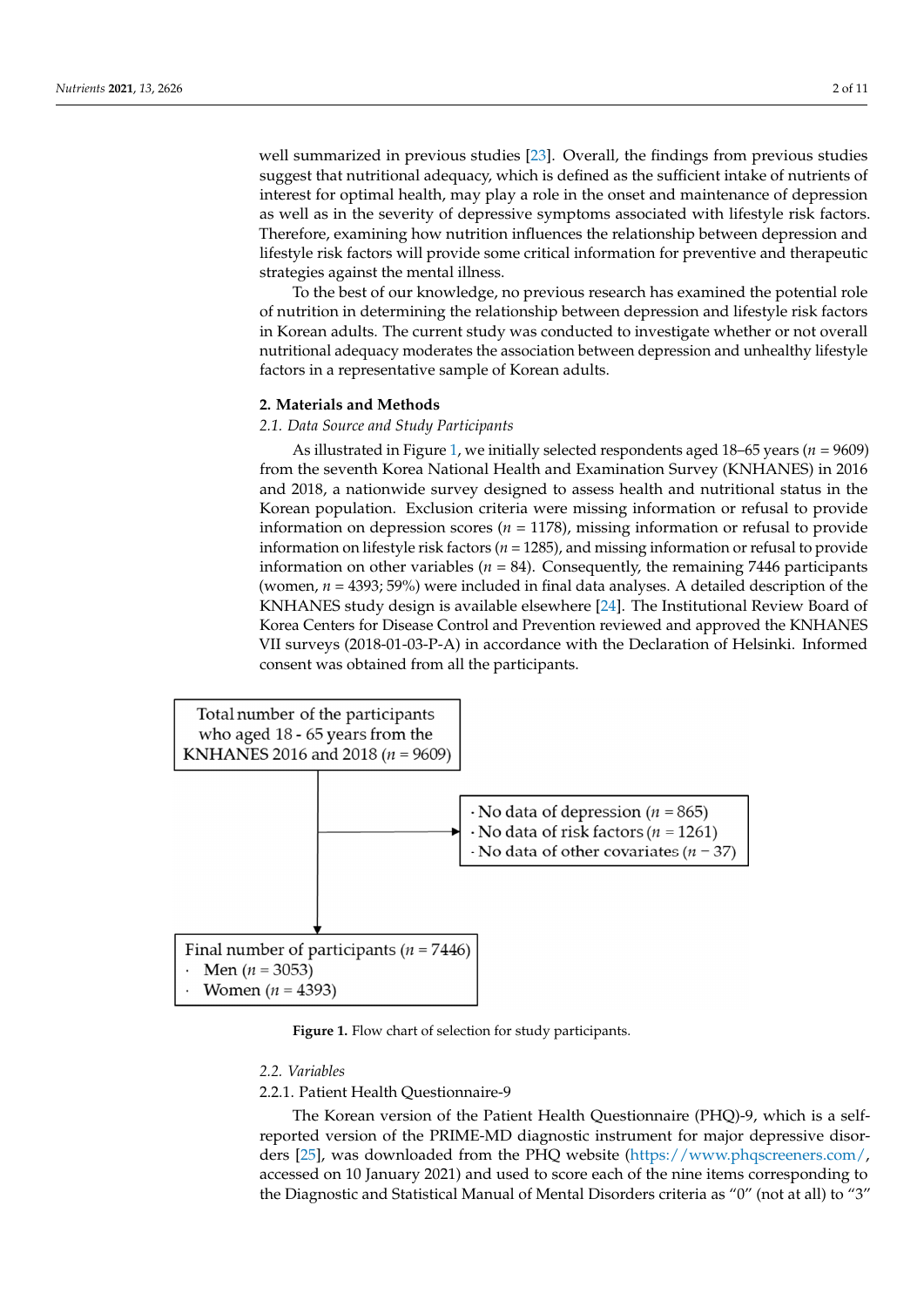(nearly every day). The threshold for identifying major depressive disorders was 5, and its validity was previously tested and reported [\[26\]](#page-9-5).

#### 2.2.2. Lifestyle Risk Factors

Lifestyle risk factors included in the study were past/current smoking, at-risk alcohol consumption, physical inactivity, and sleep deprivation. For smoking, respondents were dichotomously classified as never smokers and past or current smokers. At-risk alcohol intake was defined as having seven glasses or more (five or more for women) of alcohol per occasion two or more times per week [\[27\]](#page-9-6). Physical inactivity was defined as not participating in at least 150 min of moderate physical activity (PA) per week or 75 min of vigorous PA or a combination of moderate and vigorous PA [\(https://www.who.int/news](https://www.who.int/news-room/fact-sheets/detail/physical-activity)[room/fact-sheets/detail/physical-activity,](https://www.who.int/news-room/fact-sheets/detail/physical-activity) accessed on 20 March 2021). Sleep deprivation was defined as inadequate duration of sleep (<7 h) or use of hypnotic medications [\[28\]](#page-9-7).

#### 2.2.3. Dietary Data

Dietary intake of macronutrients (i.e., carbohydrates, fats, and proteins) and micronutrients (i.e., vitamins A and C, thiamine, riboflavin, niacin, phosphorous, calcium, and iron) was assessed with a 24-h (h) recall method. Trained interviewers conducted computerassisted personal interviews to assess all food items ingested during the previous 24 h. Mean adequacy ratio (MAR), which is a measure that is used to evaluate an individual's intake of a nutrients and represents a population's overall nutritional adequacy, was calculated using the following equation: MAR = (sum of nutrient adequacy ratio (NAR)/number of nutrients)  $\times$  100. Nutrient adequacy ratio (NAR) represents an individual's intake of a nutrient as a percentage of the age- and sex-specific recommended dietary allowance (RDA) for that nutrient [\[29\]](#page-9-8). Mean adequacy ratio (MAR) and quantifies the overall nutritional adequacy of a population based on the current recommended allowance of a group of nutrients of interest.

# 2.2.4. Covariates

Age (continuous), sex (categorical: male or female), body mass index (quantitative), education (categorical: elementary school or lower, middle or high school, university or higher), income (quantitative), and marital status (categorical: yes or no) were included as covariates. Body mass index (BMI) was calculated as weight divided by height squared (kg/m<sup>2</sup>).

#### *2.3. Statistics*

Normality of data distribution was confirmed with QQ plotting, and the absence of multi-collinearity was assessed by variance of inflation factor (VIF). Descriptive statistics were performed with Student's t-test and Chi-square test for continuous and categorical variables, respectively, which are presented as the mean  $\pm$  standard deviation (SD) and number (n) or percentage (%), respectively. Linear regression was used to assess the relationship between PHQ-9 scores and other variables. Multivariate logistic regression was performed to estimate the odds ratios (ORs) and 95% confidence intervals (CIs) of depression by number of lifestyle risk factors and MAR level (from low to high) before and after adjustments for the covariates. To find out whether or not the strength of the relationship between lifestyle risk factors and depression risk varies according to overall nutritional adequacy, a moderation analysis with the interaction term between the risk factors and MAR (moderator) was performed with the Hayes PROCESS macro. The significance of the moderator was tested by the change of proportion concerning the explained variance (∆R2). Statistical significance was defined as *p* < 0.05. All statistical analyses were conducted using PASW SPSS WIN 27.0 (SPSS Inc., Chicago, IL, USA).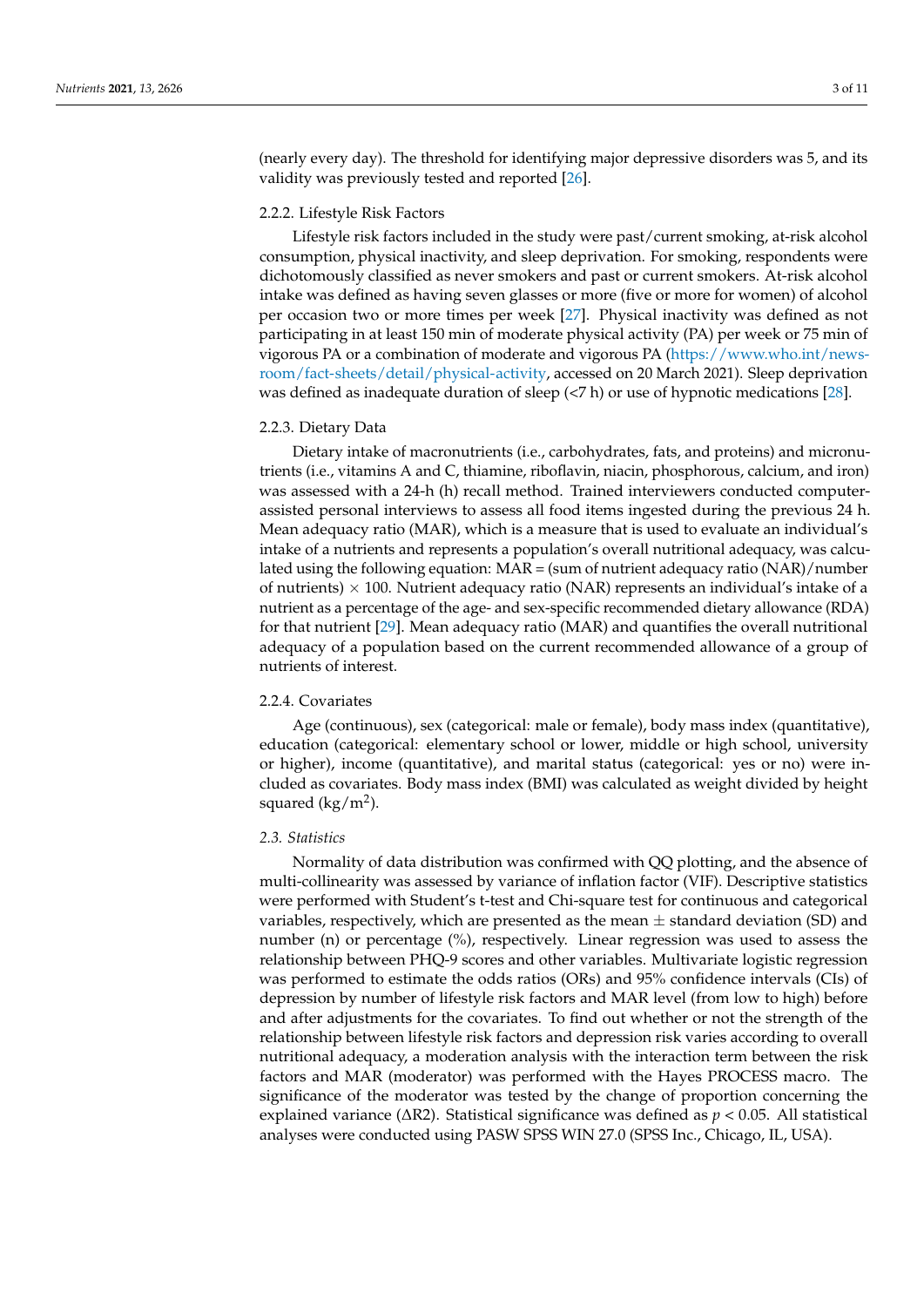# **3. Results**

Table [1](#page-3-0) describes the characteristics of study participants by sex. Men had higher BMI, better education levels, and lower rates of marriage in comparison to women, with no differences in mean age and household income. With respect to lifestyle risk factors, men had higher rates of smoking, at-risk alcohol consumption, and sleep deprivation in conjunction with a lower rate of physical inactivity in comparison to women. In addition, men had higher intakes of carbohydrates, proteins, vitamin A, thiamine, riboflavin, niacin, phosphorous, calcium, and iron in conjunction with higher caloric intake in comparison to women. Finally, men had a lower mean PHQ-9 score in comparison to women.

<span id="page-3-0"></span>

|                                           | Variable                                   | Total<br>$(n = 7446)$ | Men<br>$(n = 3053)$ | Women<br>$(n = 4393)$ | p Value |
|-------------------------------------------|--------------------------------------------|-----------------------|---------------------|-----------------------|---------|
| Age (years)                               |                                            | $44.3 \pm 12.3$       | $44.1 \pm 12.5$     | $44.4 \pm 12.1$       | 0.433   |
| Body mass index $(kg/m2)$                 |                                            | $23.9 \pm 3.7$        | $24.8 \pm 3.5$      | $23.2 \pm 3.6$        | < 0.001 |
| Socioeconomic status                      |                                            |                       |                     |                       |         |
|                                           | Income $(10,000$ won/month)                | $497.0 \pm 313.2$     | $502.9 \pm 313.6$   | $492.9 \pm 312.9$     | 0.177   |
|                                           | Education, $n$ (%)                         |                       |                     |                       | < 0.001 |
|                                           | Lower than elementary                      | 444(6.0)              | 131(4.4)            | 313(7.2)              |         |
|                                           | Middle/high                                | 2785 (37.9)           | 996 (33.2)          | 1789 (41.1)           |         |
|                                           | Over than College                          | 4119 (56.1)           | 1873 (62.4)         | 2246 (51.7)           |         |
|                                           | Marital status, $n$ (%)                    |                       |                     |                       | < 0.001 |
|                                           | Unmarried                                  | 1490 (20.3)           | 782 (26.1)          | 708 (16.3)            |         |
|                                           | Married                                    | 5858 (79.7)           | 2218 (73.9)         | 3640 (83.7)           |         |
| Lifestyle risk factors                    |                                            |                       |                     |                       |         |
|                                           | Past/current smoking, $n$ (%)              | 2820 (38.4)           | 2263 (75.4)         | 557 (12.8)            | < 0.001 |
|                                           | Heavy alcohol intake, $n$ (%)              | 2002 (27.2)           | 1193 (39.8)         | 809 (18.6)            | < 0.001 |
|                                           | Physical inactivity, $n$ (%)               | 6058 (82.4)           | 2322 (77.4)         | 3736 (85.9)           | < 0.001 |
|                                           | Insomnia, $n$ $\left(\frac{\%}{\%}\right)$ | 2880 (39.2)           | 1225 (40.8)         | 1655(38.1)            | 0.017   |
| Dietary intakes                           |                                            | $2034 \pm 913$        | $2469 \pm 1001$     | $1732 \pm 704$        | < 0.001 |
| Caloric intake (kcal/day)                 |                                            | $295.1 \pm 123.7$     | $340.1 \pm 130.7$   | $264.1 \pm 108.2$     | < 0.001 |
| CHO intake (g/day)                        |                                            | $49.0 \pm 35.9$       | $59.1 \pm 41.8$     | $42.0 \pm 29.3$       | < 0.001 |
| Fat intake $(g/day)$<br>Protein $(g/day)$ |                                            | $73.8 \pm 41.0$       | $89.8 \pm 47.6$     | $62.8 \pm 31.3$       | < 0.001 |
| Vitamin A (µgRAE/day)                     |                                            | $407.2 \pm 533.2$     | $451.3 \pm 538.2$   | $376.9 \pm 527.6$     | < 0.001 |
| Vitamin $C$ (mg/day)                      |                                            | $84.3 \pm 100.2$      | $82.8 \pm 100.4$    | $85.3 \pm 100.0$      | 0.306   |
| Thiamine (mg/day)                         |                                            | $1.7 \pm 1.0$         | $2.0 \pm 1.1$       | $1.7 \pm 1.0$         | < 0.001 |
| Riboflavin (mg/day)                       |                                            | $1.6 \pm 0.9$         | $1.8 \pm 1.0$       | $1.4 \pm 0.7$         | < 0.001 |
| Niacin (mg/day)                           |                                            | $15.3 \pm 8.9$        | $18.1 \pm 10.2$     | $13.4 \pm 7.3$        | < 0.001 |
| Phosphorus (mg/day)                       |                                            | $1087.2 \pm 506.6$    | $1273.4 \pm 563.6$  | $958.7 \pm 417.4$     | < 0.001 |
| Calcium (mg/day)                          |                                            | $507.6 \pm 277.9$     | $575.0 \pm 330.2$   | $461.1 \pm 277.9$     | < 0.001 |
| Iron $(mg/day)$                           |                                            | $14.6 \pm 9.9$        | $16.9 \pm 11.2$     | $13.1 \pm 8.6$        | < 0.001 |
| PHO-9 score                               |                                            | $2.4 \pm 3.4$         | $1.9 \pm 3.0$       | $2.8 \pm 3.6$         | < 0.001 |

#### **Table 1.** Characteristics of study participants.

PHQ: Patient health questionnaire.

Table [2](#page-4-0) presents the outcomes of linear regression analysis for PQH-9 scores. Depression risk was positively associated with age, female, unmarried, smoking, at-risk alcohol consumption, physical inactivity, and sleep deprivation, while it was negatively associated with education level, income, and MAR.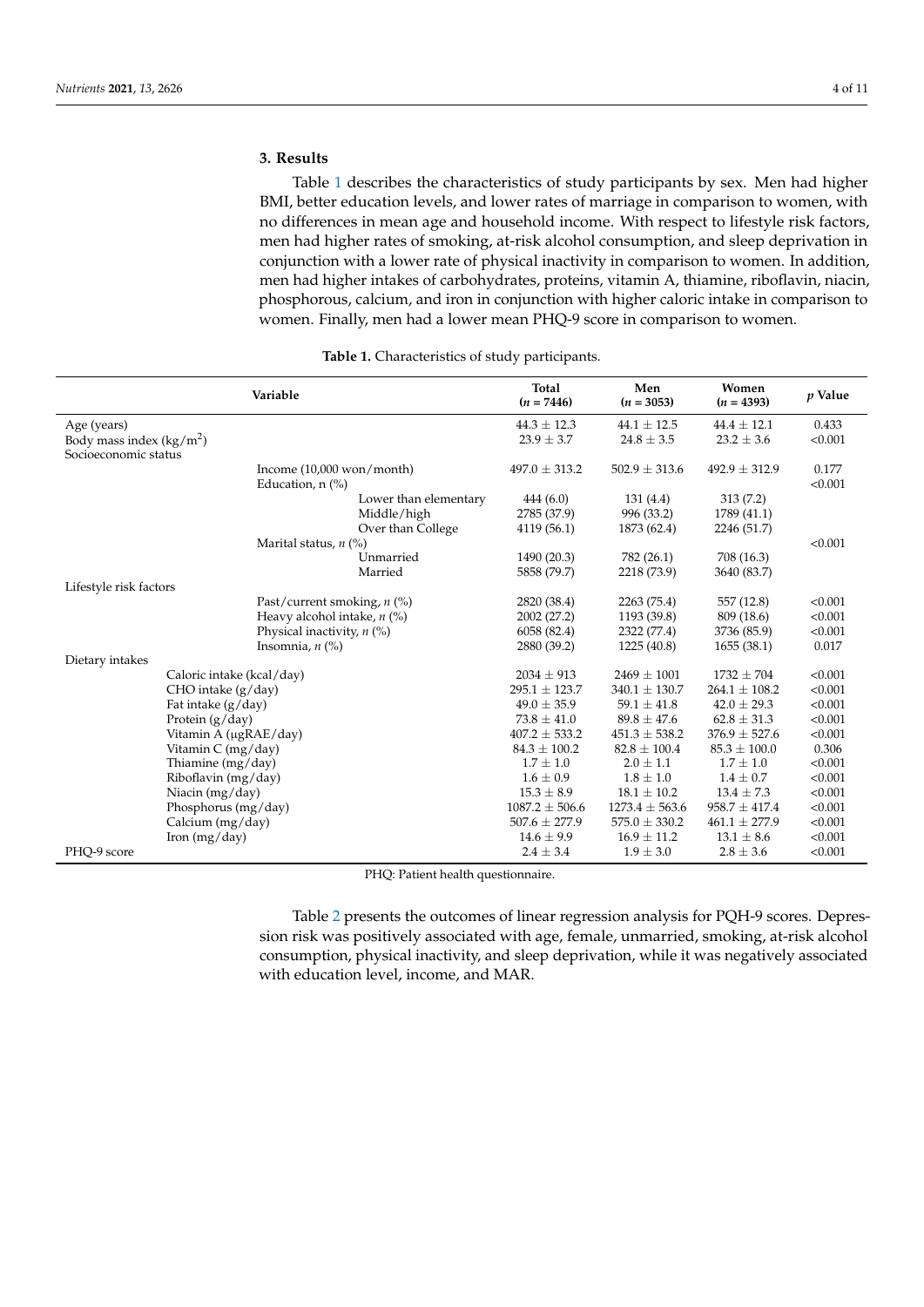| <b>Variables</b>       | <b>Beta</b> | 95% CI           | <i>p</i> Value | <b>VIF</b> |
|------------------------|-------------|------------------|----------------|------------|
| Age                    | $-0.023$    | $-0.032 - 0.014$ | < 0.001        | 2.158      |
| <b>Sex</b>             | 1.613       | $1.408 - 1.817$  | < 0.001        | 1.819      |
| <b>BMI</b>             | $-0.004$    | $-0.025 - 0.017$ | 0.723          | 1.079      |
| Education              | $-0.328$    | $-0.478 - 0.178$ | < 0.001        | 1.496      |
| Income                 | $-0.001$    | $-0.002 - 0.001$ | < 0.001        | 1.100      |
| Marital status         | 0.591       | $0.352 - 0.830$  | < 0.001        | 1.725      |
| Smoking                | 1.196       | $0.990 - 1.402$  | < 0.001        | 1.746      |
| At-risk alcohol intake | 0.333       | $0.152 - 0.514$  | < 0.001        | 1.172      |
| Physical Inactivity    | 0.306       | $0.106 - 0.507$  | 0.003          | 1.048      |
| Inadequate sleep       | 0.426       | $0.273 - 0.580$  | < 0.001        | 1.010      |
| MAR                    | $-0.226$    | $-0.376 - 0.077$ | 0.003          | 1.068      |

<span id="page-4-0"></span>**Table 2.** Linear regression analysis for the determinants of depression in study participants.

CI: confidence interval; VIF: variance inflation factor; BMI: body mass index; MAR: mean adequacy ratio.

Table [3](#page-4-1) presents the outcomes of logistic regression for depression risk by lifestyle risk factors and MAR, respectively. Individuals with two (OR =  $1.65$ ,  $95\%$  CI =  $1.24 \sim 2.20$ , *p* < 0.001), three (OR = 2.97, 95% CI = 2.21~3.98, *p* < 0.001), and four lifestyle risk factors  $(OR = 3.19, 95\% \text{ CI} = 2.09 \sim 4.868, p < 0.001)$  had higher risks of depression in comparison to individuals with one or zero risk factors ( $OR = 1$ ). Increased ORs for the two-risk factors ( $p < 0.001$ ), the three-risk factors ( $p < 0.001$ ), and the four-risk factors ( $p < 0.001$ ) remained statistically significant even after adjustments for age, sex, income, education, marital status, and MAR. On the other hand, individuals with middle 50 percentile MAR (OR = 0.45, 95% CI = 0.36~0.58, *p* < 0.001) or highest 25 percentile MAR (OR = 0.46, 95%  $CI = 0.34~0.62$ ,  $p < 0.001$ ) had significantly lower risks of depression in comparison to individuals with lowest 25 percentile MAR ( $OR = 1$ ). Decreased ORs for the middle 50 percentile MAR and highest 25 percentile MAR remained statistically significant even after adjustments for age, sex, income, education, marital status, and lifestyle risk factors (i.e., smoking, at-risk alcohol consumption, physical inactivity, and sleep deprivation).

<span id="page-4-1"></span>**Table 3.** Odds ratios (ORs) and 95% confidence intervals (CIs) of depression by lifestyle risk factors and nutritional adequacy ratio.

| <b>Predictors</b>                | Model 1                       |         | Model 2                     |                |  |
|----------------------------------|-------------------------------|---------|-----------------------------|----------------|--|
|                                  | OR (95% CI)<br><i>v</i> Value |         | OR (95% CI)                 | <i>v</i> Value |  |
| Number of lifestyle risk factors |                               |         |                             |                |  |
| ${<}1$                           | 1 (referent)                  |         | 1 (referent)                |                |  |
|                                  | $1.651(1.243 \sim 2.195)$     | 0.001   | $1.960(1.423 \sim 2.537)$   | < 0.001        |  |
| 3                                | $2.966(2.212 \sim 3.978)$     | < 0.001 | $4.237(3.085 - 5.821)$      | < 0.001        |  |
| 4                                | 3.188(2.088~4.868)            | < 0.001 | $5.312(3.358 \times 8.403)$ | < 0.001        |  |
| Mean adequacy ratio (MAR)        |                               |         |                             |                |  |
| Low                              | 1 (referent)                  |         | 1 (referent)                |                |  |
| Middle                           | $0.452(0.355 - 0.576)$        | < 0.001 | $0.607(0.472 \sim 0.781)$   | < 0.001        |  |
| High                             | $0.463(0.344 \sim 0.621)$     | < 0.001 | $0.698(0.511-0.952)$        | 0.023          |  |

Model 1: unadjusted; Model 2: adjusted for age, body mass index, sex, income, education, marital status, and MAR for ORs of lifestyle risk factors or adjusted for age, sex, income, education, marital status, and 4 lifestyle risk factors for ORs of MAR.

> Table [4](#page-5-0) presents the outcomes of a moderating analysis of MAR for the relationships between depression and lifestyle risk factors. There was a significant interaction between lifestlye risk factors and nutrition (coefficient =  $-0.259$ ,  $95\%$  CI =  $-0.423\sim-0.094$ ,  $p = 0.002$ ) on MAR, observed by increasing a part of the explained variability up to 2%  $(\Delta R^2 = 0.018)$ . The moderating effect of MAR remained significant (coefficient = -0.220, 95% CI = −0.380~−0.061, *p* = 0.007) even after adjustments for the covariates, observed by further increasing a part of the explained variability up to  $8\%$  ( $\Delta R^2$  = 0.001). As illustrated in Figure [2,](#page-5-1) overall nutritional adequacy attenuates the strength of the relationship between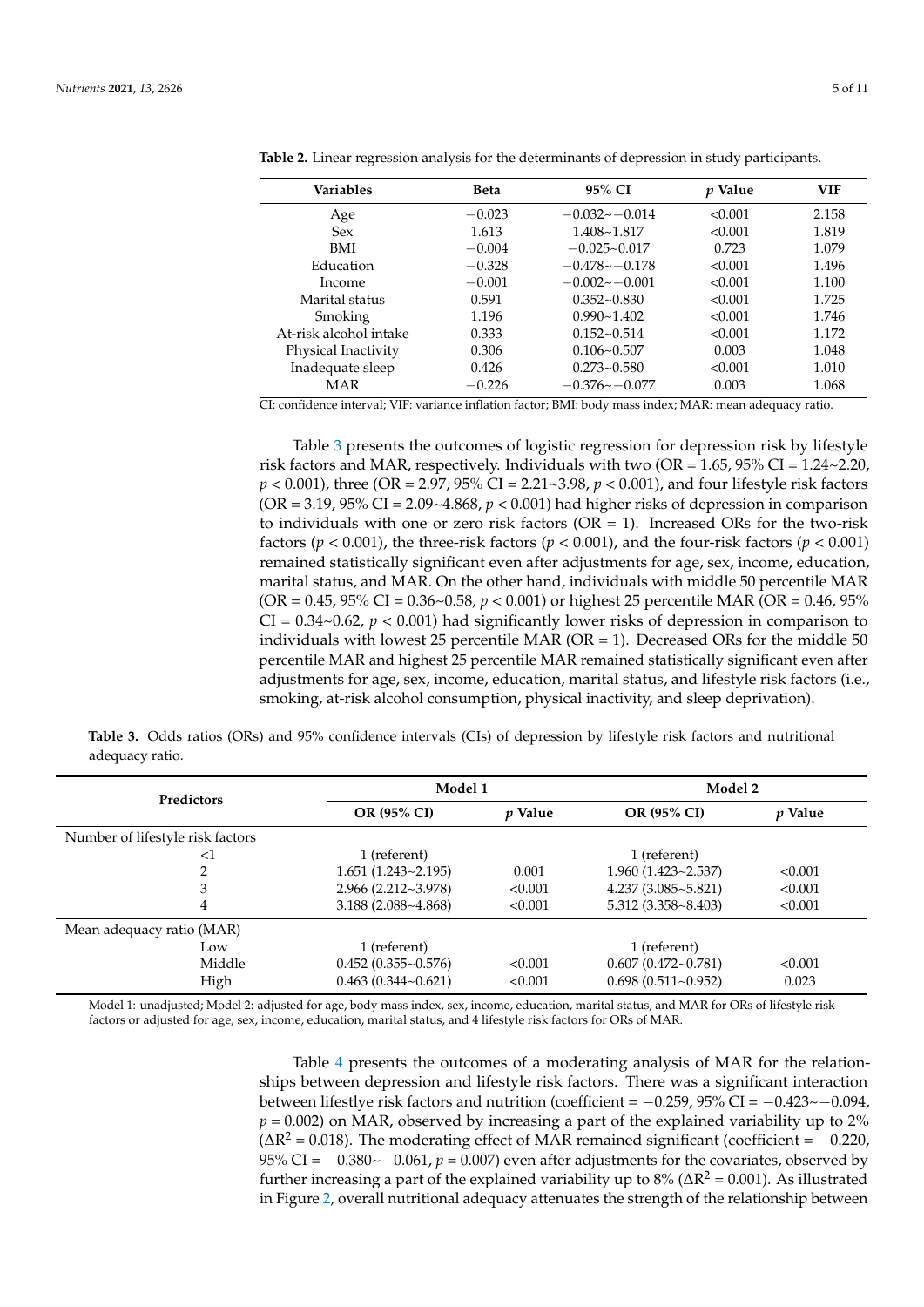PHQ-9 score and lifestyle risk factors—the higher was the MAR, the less steep was the slope of the relationship.

<span id="page-5-0"></span>**Table 4.** Moderation analyses of mean adequacy ratio for the relationship of depression with lifestyle risk factors.

| Predictors                                                       | Coefficients | <b>SE</b> |          | p       |          | 95% CI   |  |
|------------------------------------------------------------------|--------------|-----------|----------|---------|----------|----------|--|
|                                                                  |              |           | t        |         | Lower    | Upper    |  |
| Model 1 ( $\mathbb{R}^2$ = 0.018, F = 44.088, p < 0.001)         |              |           |          |         |          |          |  |
| LRF                                                              | 0.666        | 0.104     | 6.392    | < 0.001 | 0.462    | 0.871    |  |
| MAR                                                              | $-0.065$     | 0.185     | $-0.353$ | 0.724   | $-0.427$ | 0.297    |  |
| Interaction                                                      | $-0.259$     | 0.084     | $-3.081$ | 0.002   | $-0.423$ | $-0.094$ |  |
| $R^2$ change due to the moderator = 0.001 (F = 9.494, p = 0.002) |              |           |          |         |          |          |  |
| Model 2 ( $\mathbb{R}^2$ = 0.077, F = 68.418, p < 0.001)         |              |           |          |         |          |          |  |
| LRF                                                              | 0.855        | 0.103     | 8.302    | < 0.001 | 0.653    | 1.057    |  |
| MAR                                                              | 0.215        | 0.180     | 1.194    | 0.233   | $-0.138$ | 0.568    |  |
| Interaction                                                      | $-0.220$     | 0.081     | $-2.705$ | 0.007   | $-0.380$ | $-0.061$ |  |
| $R^2$ change due to the moderator = 0.001 (F = 494, p = 0.002)   |              |           |          |         |          |          |  |

LRF: lifestyle risk factors; MAR: mean adequacy ratio. Model 1: unadjusted; Model 2: adjusted for age, body mass index, sex, income, education, and marital status.

<span id="page-5-1"></span>

**Figure 2.** Illustration of the moderating effect of mean adequacy ratio on the relationship between lifestyle risk factors and patient health questionnaire (PHQ)-9 scores.

#### **4. Discussion**

This study examines whether or not overall nutritional adequacy modulates the relationships of depression with lifestyle risk factors (i.e., past/current smoking, at-risk alcohol consumption, physical inactivity, and sleep deprivation) in 7446 Korean adults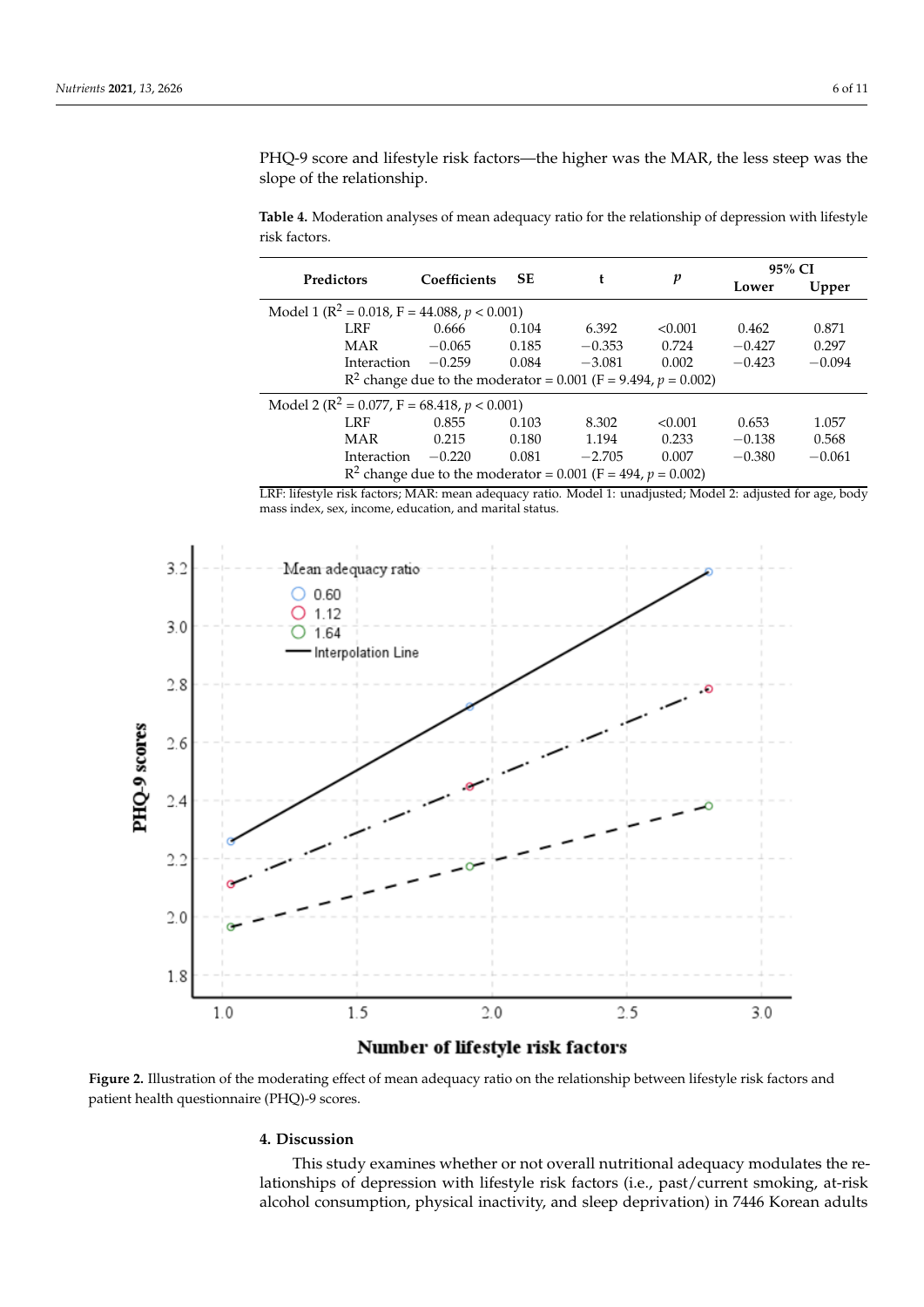who participated in the 2016 and 2018 KNHANES. The findings of the current study show that depression risk is positively associated with all the four risk factors and negatively associated with overall nutritional adequacy. Novel to our study is that overall nutritional adequacy attenuates the adverse effect of lifestyle risk factors on depression in Korean adults.

Consistent with the current findings, previous studies have reported a significant association between depression and lifestyle factors in Western populations [\[30](#page-9-9)[–32\]](#page-9-10). The associations between lifestyle risk factors and depression are also observed in Korean populations. In a representative sample of 4093 Korean adults who participated in the 2014 KNHANES, Jung et al. [\[33\]](#page-9-11) showed that both hypertension and dyslipidemia were independent determinants of depression in women, and that dyslipidemia alone was an independent determinant of depression in men. Kim and Kim [\[34\]](#page-9-12) showed that depression risk was significantly associated with metabolic syndrome risk factors in Korean adults by analyzing data (*n* = 10,459) from the 2014 and 2016 KNHANES. By analyzing data from the 2012 Korean Community Health Survey in adults aged 19 years and older (*n* = 10,081), Won et al. [\[35\]](#page-9-13) showed that depression was significantly associated with subjective health, drinking of alcohol, smoking, hypertension, diabetes mellitus, total hours of sleep, activity impairments, and stress in Korean adults. Taken together, these previous findings support the current findings in which lifestyle risk factors are significantly associated with increased risk of depression.

In particular, the current findings suggest the potential role of dietary intake of nutrients in determining the relationship between lifestyle risk factors and depression. By conducting a community-based study involving three age-based Australian groups, for example, Jacka et al. [\[36\]](#page-9-14) showed that unhealthy dietary patterns were significantly and independently associated with increased depressive symptoms, especially in the oldest cohort. In the Japan Multi-Institutional Collaborative Cohort Study involving 4701 Japanese adults aged 35–69 years, Choda et al. [\[37\]](#page-9-15) showed that depression risk was inversely associated with dietary intake of vegetables, protein, calcium (Ca), vitamin D, carotene, and n-3 high-polyunsaturated fatty acids and positively associated with monounsaturated fatty acids. In a cohort study of 13,983 Spanish university graduates, Sánchez-Villegas et al. [\[38\]](#page-9-16) found that inadequate intake of  $\geq$  four micronutrients out of a collection of vitamins, including vitamins B1, B2, B3, B6, B12, C, A, D, E, folic acid (FA), zinc (Zn), iodine (I), selenium (Se), iron (Fe), Ca, potassium (K), phosphorus (P), magnesium (Mg), and chrome (Cr), was associated with increased risk of depression. By comparing depressive patients with their healthy counterparts, Kaner et al. [\[39\]](#page-9-17) found that depression was significantly associated with lower intakes of micronutrients, such as vitamin A, thiamine, riboflavin, vitamin B6, folate, vitamin C, Na, K, Mg, Ca, P, Fe, Zn, and fiber. Consequently, the findings from the current and previous studies suggest that the sufficient intake of those essential nutrients may function to minimize the adverse effects of lifestyle risk factors on depression. In addition, the current findings also suggest that dietary interventions may be a promising intervention for reducing depression and/or depressive symptoms associated with lifestyle risk factors.

Protective effects of healthy dietary intake and habits against depression risk are also observed in Korean populations. For example, Park et al. [\[40\]](#page-9-18) reported that low dietary intake of fiber and vitamin C was significantly associated with depression risk in Korean women by analyzing data from the 2014 KNHANES (*n* = 5897). By analyzing data from the sixth (2014) and seventh (2016, 2018) KNHANES (*n* = 19,106), Yun et al. [\[41\]](#page-9-19) found that adverse dietary intake (i.e., dietary intake of sugar, carbohydrates, sodium, and others) and habits (i.e., dining out and dining frequency) were significantly associated with depression risk in Korean adults, with age- and sex-based differences in the strength of the association. By analyzing data (*n* = 5103) from the 2018 KNHANES, Lee and Kim [\[42\]](#page-9-20) showed that dietary intake of phosphorus, potassium, and vitamin A was inversely associated with depression risk in men, while dietary intake of phosphorus was inversely associated with depression risk in women. That study also found that eating behaviors, such as skipping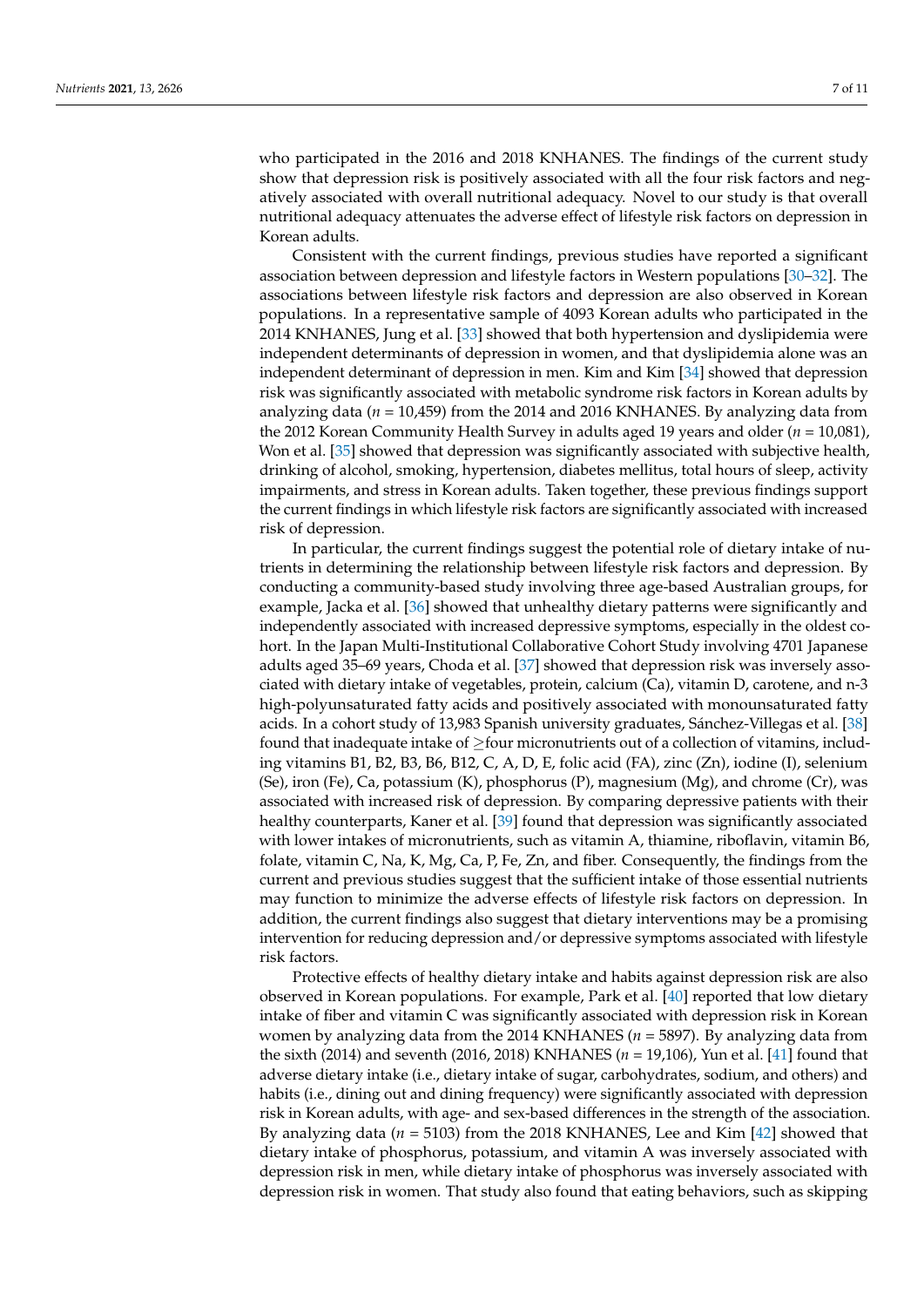lunch, frequency of daily meals, and frequency of weekly lunches out, were significantly associated with a higher prevalence of depression in Korean women only. Protective effects of dietary intake against depression were observed for various micronutrients such as riboflavin, thiamin, vitamin C, polyunsaturated fatty acids, fibers, fruits, and vegetables in Korean populations [\[43,](#page-9-21)[44\]](#page-9-22). Taken together, findings from the current and previous studies suggest that unhealthy dietary intake and habits are significantly associated with the onset of depression and the severity of depressive symptoms in Korean adults.

Some explanations can be given to the modulating effects of overall nutritional adequacy on the relationship between the four lifestyle risk factors and depression. First, overall nutritional adequacy may have protective effects against depression by securing sufficient dietary intake of anti-depressant and anti-oxidant nutrients [\[45\]](#page-9-23). Second, overall nutritional adequacy may reflect the sufficient intake of other essential nutrients needed to fulfill nutritional requirements for good mental health [\[46\]](#page-10-0). Third, it is also possible that overall nutritional adequacy has an indirectly protective effect against depression by minimizing clinical consequences of unhealthy behaviors such as obesity and metabolic diseases [\[47\]](#page-10-1).

This study has some limitations. First, the cross-sectional nature of the study does not allow any cause-and-effect explanation regarding the modulating effect of overall nutritional adequacy on the relationship between depression and lifestyle risk factors. Second, a bidirectional relationship between depression and lifestyle risk factors seems possible-depression can lead to an increase in lifestyle risk factors, or vice versa, and this remains to be further addressed. Third, it is possible that the modulating effect of overall nutritional adequacy on the relationship between lifestyle risk factors and depression differ by some confounders such as age and sex. This should be addressed by including demographics as additional modulators. Fourth, the PHQ-9 used in the current study is a self-reported diagnosis of depression. Therefore, the possibility of type 2 errors or false negatives cannot be completely ruled out. Lastly, we did not consider other potential risk factors involved in depression, including brain neurotransmitters, genetic vulnerability, medications, substance misuse, and others. Caution is necessary in interpreting the relationship of depression with nutritional adequacy and lifestyle risk factors observed in the current study.

Despite limitations, this study also has strengths. First, it is a population-based study with a relatively high response rate and large sample size. "Second, to the best of our knowledge, we are the first to report the potential of overall nutritional adequacy as a modulator in determining the relationship between lifestyle risk factors and depression. At the same time, we also recognize that the interaction between lifestyle risk factors and overall nutritional adequacy on depression cannot be explained in a cause-and-effect manner due to the cross-sectional nature of this study. Consequently, a randomized controlled trial is warranted to investigate the protective role of healthy dietary intake and habits against the adverse effects of lifestyle risk factors on the onset of depression and/or the severity of depressive symptoms. Third, the relationship between lifestyle risk factors and depression may imply adverse effects secondary to the risk factors such as metabolic complications.

# **5. Conclusions**

This population-based study finds that overall nutritional adequacy can attenuate the adverse effect of lifestyle risk factors on depression in Korean adults, implying the importance of nutrition as a therapeutic strategy against the mental illness.

**Author Contributions:** M.K. and H.K. contributed to conception and design, data analyses, data interpretation, and writing of the manuscript. M.J. and H.H. contributed to statistical analyses, data interpretation, and preparation of the manuscript. All authors have read and agreed to the published version of the manuscript.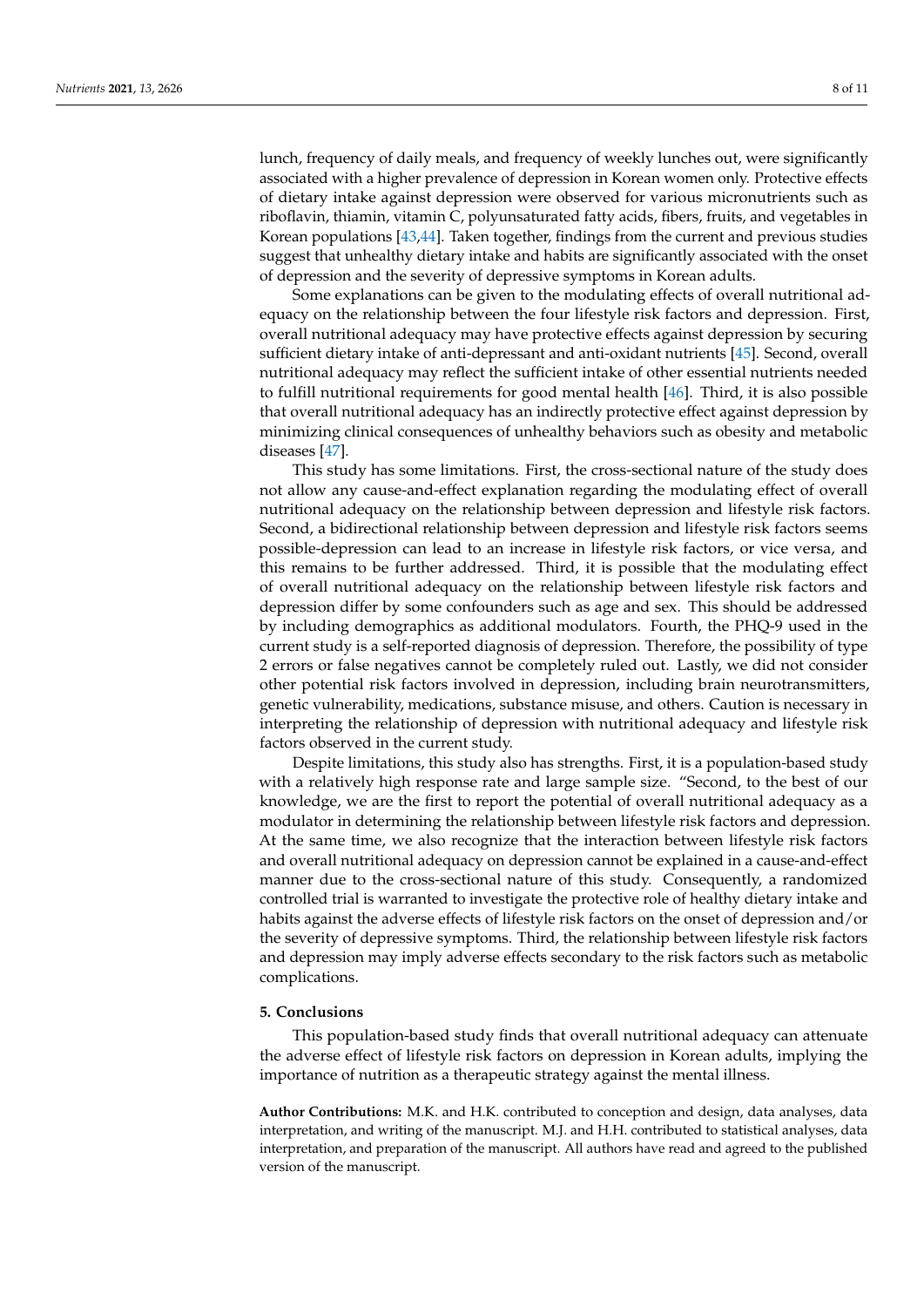**Funding:** This study was supported by a National Research Foundation grant funded by the Korean government (NRF-2020R1A2C1009365).

**Institutional Review Board Statement:** The Sungkunwan University's institutional review board of human studies reviewed and approved the study protocol (SKKU 2017-06-009). Written informed consent was obtained from all participants. All methods were performed in accordance with the relevant guidelines and regulations (Declaration of Helsinki).

**Informed Consent Statement:** All participants provided written informed consent.

**Data Availability Statement:** Data can be accessible upon request to corresponding author (hkang@skku.edu).

**Conflicts of Interest:** All the authors declare that they have no conflicts of interest.

#### **References**

- <span id="page-8-0"></span>1. World Health Organization. *Promoting Mental Health: Concepts, Emerging Evidence, Practice (Summary Report)*; World Health Organization: Geneva, Switzerland, 2004.
- <span id="page-8-1"></span>2. Kim, G.; Jo, M.; Shin, Y. Increased prevalence of depression in South Korea from 2002 to 2013. *Sci. Rep.* **2020**, *10*, 16979. [\[CrossRef\]](http://doi.org/10.1038/s41598-020-74119-4) [\[PubMed\]](http://www.ncbi.nlm.nih.gov/pubmed/33046758)
- <span id="page-8-2"></span>3. Chang, S.M.; Hong, J.P.; Cho, M.J. Economic burden of depression in South Korea. *Soc. Psychiatry Psychiatr. Epidemiol.* **2012**, *47*, 683–689. [\[CrossRef\]](http://doi.org/10.1007/s00127-011-0382-8) [\[PubMed\]](http://www.ncbi.nlm.nih.gov/pubmed/21526429)
- <span id="page-8-3"></span>4. Lee, S.; Park, J.; Lee, S.; Oh, I.; Choi, J.; Oh, C. Changing trends in suicide rates in South Korea from 1993 to 2016: A descriptive study. *BMJ Open* **2018**, *8*, e023144. [\[CrossRef\]](http://doi.org/10.1136/bmjopen-2018-023144)
- <span id="page-8-4"></span>5. Shin, D.; Kim, N.; Kim, M.; Rhee, S.; Park, S.H.; Kim, H.; Yang, B.; Kim, M.; Choi, G.; Koh, M.; et al. Cost analysis of depression using the national insurance system in South Korea: A comparison of depression and treatment-resistant depression. *BMC Health Serv. Res.* **2020**, *20*, 286. [\[CrossRef\]](http://doi.org/10.1186/s12913-020-05153-1)
- <span id="page-8-5"></span>6. Schaakxs, R.; Comijs, H.C.; van der Mast, R.C.; Schoevers, R.A.; Beekman, A.T.F.; Penninx, B.W.J.H. Risk factors for depression: Differential across age? *Am. J. Geriatr. Psychiatry* **2017**, *25*, 966–977. [\[CrossRef\]](http://doi.org/10.1016/j.jagp.2017.04.004)
- <span id="page-8-6"></span>7. He, Q.; Yang, L.; Shi, S.; Gao, J.; Tao, M.; Zhang, K.; Gao, C.; Yang, L.; Li, K.; Shi, J.; et al. Smoking and major depressive disorder in Chinese women. *PLoS ONE* **2014**, *9*, e106287. [\[CrossRef\]](http://doi.org/10.1371/journal.pone.0106287)
- <span id="page-8-7"></span>8. Manninen, A.; Poikolainen, K.; Vartiainen, E.; Laatikainen, T. Heavy drinking occasions and depression. *Alcohol Alcohol.* **2006**, *41*, 293–299. [\[CrossRef\]](http://doi.org/10.1093/alcalc/agh246)
- <span id="page-8-8"></span>9. Salkever, D.S.; Gibbons, B.; Drake, R.E.; Frey, W.D.; Hale, T.W.; Karakus, M. Increasing earnings of social security disability income beneficiaries with serious mental disorder. *J. Ment. Health Policy Econ.* **2014**, *17*, 75–90.
- <span id="page-8-9"></span>10. Pompili, M.; Innamorati, M.; Di Vittorio, C.; Baratta, S.; Masotti, V.; Badaracco, A.; Wong, P.; Lester, D.; Yip, P.; Girardi, P.; et al. Unemployment as a risk factor for completed suicide: A psychological autopsy study. *Arch. Suicide Res.* **2014**, *18*, 181–192. [\[CrossRef\]](http://doi.org/10.1080/13811118.2013.803449) [\[PubMed\]](http://www.ncbi.nlm.nih.gov/pubmed/24689509)
- <span id="page-8-10"></span>11. Wang, X.; Cai, L.; Qian, J.; Peng, J. Social support moderates stress effects on depression. *Int. J. Ment. Health Syst.* **2014**, *8*, 41. [\[CrossRef\]](http://doi.org/10.1186/1752-4458-8-41) [\[PubMed\]](http://www.ncbi.nlm.nih.gov/pubmed/25422673)
- <span id="page-8-11"></span>12. Shapero, B.G.; Black, S.K.; Liu, R.T.; Klugman, J.; Bender, R.E.; Abramson, L.Y.; Alloy, L.B. Stressful life events and depression symptoms: The effect of childhood emotional abuse on stress reactivity. *J. Clin. Psychol.* **2014**, *70*, 209–223. [\[CrossRef\]](http://doi.org/10.1002/jclp.22011) [\[PubMed\]](http://www.ncbi.nlm.nih.gov/pubmed/23800893)
- <span id="page-8-12"></span>13. Meng, X.; D'Arcy, C. The projected effect of increasing physical activity on reducing the prevalence of common mental disorders among Canadian men and women: A national population-based community study. *Prev. Med.* **2013**, *56*, 59–63. [\[CrossRef\]](http://doi.org/10.1016/j.ypmed.2012.11.014)
- <span id="page-8-13"></span>14. Nutt, D.; Wilson, S.; Paterson, L. Sleep disorders as core symptoms of depression. *Dialogues Clin. Neurosci.* **2008**, *10*, 329–336. [\[CrossRef\]](http://doi.org/10.31887/DCNS.2008.10.3/dnutt)
- <span id="page-8-14"></span>15. Khosravi, M.; Sotoudeh, G.; Majdzadeh, R.; Nejati, S.; Darabi, S.; Raisi, F.; Esmaillzadeh, A.; Sorayani, M. Healthy and unhealthy dietary patterns are related to depression: A case-control study. *Psychiatry Investig.* **2015**, *12*, 434–442. [\[CrossRef\]](http://doi.org/10.4306/pi.2015.12.4.434)
- <span id="page-8-15"></span>16. Cho, Y.; Lee, J.K.; Kim, D.H.; Park, J.H.; Choi, M.; Kim, H.J.; Nam, M.J.; Lee, K.U.; Han, K.; Park, Y.G. Factors associated with quality of life in patients with depression: A nationwide population-based study. *PLoS ONE* **2019**, *14*, e0219455. [\[CrossRef\]](http://doi.org/10.1371/journal.pone.0219455) [\[PubMed\]](http://www.ncbi.nlm.nih.gov/pubmed/31295291)
- <span id="page-8-16"></span>17. Jang, B.N.; Lee, H.J.; Joo, J.H.; Park, E.C.; Jang, S.I. Association between health behaviours and depression: Findings from a national cross-sectional study in South Korea. *BMC Psychiatry* **2020**, *20*, 238. [\[CrossRef\]](http://doi.org/10.1186/s12888-020-02628-7) [\[PubMed\]](http://www.ncbi.nlm.nih.gov/pubmed/32408865)
- <span id="page-8-17"></span>18. Lang, U.E.; Beglinger, C.; Schweinfurth, N.; Walter, M.; Borgwardt, S. Nutritional aspects of depression. *Cell Physiol. Biochem.* **2015**, *37*, 1029–1043. [\[CrossRef\]](http://doi.org/10.1159/000430229) [\[PubMed\]](http://www.ncbi.nlm.nih.gov/pubmed/26402520)
- <span id="page-8-18"></span>19. Li, Y.; Lv, M.R.; Wei, Y.J.; Sun, L.; Zhang, J.X.; Zhang, H.G.; Li, B. Dietary patterns and depression risk: A meta-analysis. *Psychiatry Res.* **2017**, *253*, 373–382. [\[CrossRef\]](http://doi.org/10.1016/j.psychres.2017.04.020) [\[PubMed\]](http://www.ncbi.nlm.nih.gov/pubmed/28431261)
- <span id="page-8-19"></span>20. Molendijk, M.; Molero, P.; Ortuño Sánchez-Pedreño, F.; Van der Does, W.; Angel Martínez-González, M. Diet quality and depression risk: A systematic review and dose-response meta-analysis of prospective studies. *J. Affect. Disord.* **2018**, *226*, 346–354. [\[CrossRef\]](http://doi.org/10.1016/j.jad.2017.09.022)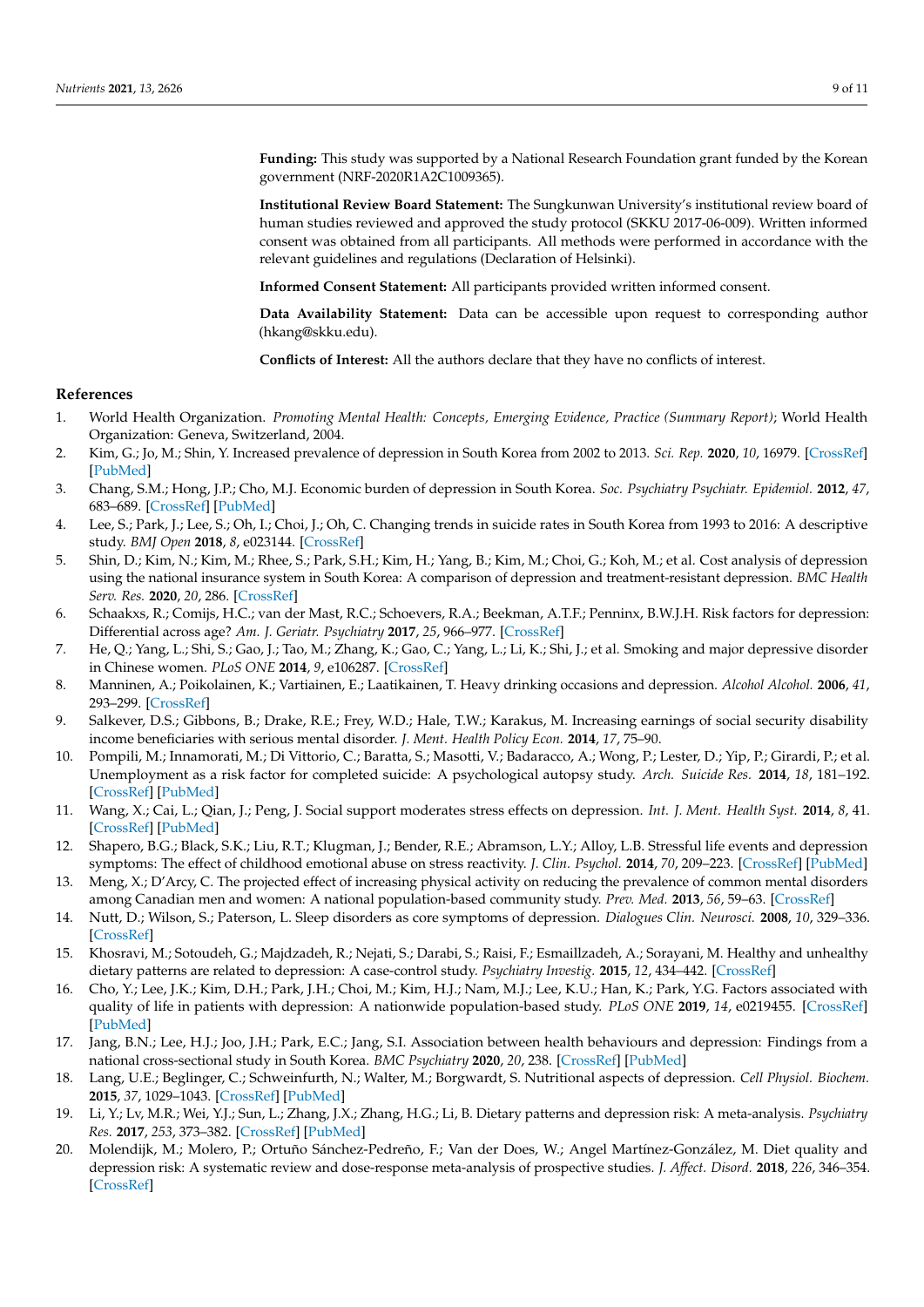- <span id="page-9-0"></span>21. Yun, H.; Kim, D.W.; Lee, E.J.; Jung, J.; Yoo, S. Analysis of the effects of nutrient intake and dietary habits on depression in Korean adults. *Nutrients* **2021**, *13*, 1360. [\[CrossRef\]](http://doi.org/10.3390/nu13041360) [\[PubMed\]](http://www.ncbi.nlm.nih.gov/pubmed/33921610)
- <span id="page-9-1"></span>22. Lee, S.J.; Lee, K.W.; Cho, M.S. Association of food insecurity with nutrient intake and depression among Korean and US adults: Data from the 2014 Korea and the 2013–2014 US National Health and Nutrition Examination Surveys. *Int. J. Environ. Res. Public Health* **2021**, *18*, 506. [\[CrossRef\]](http://doi.org/10.3390/ijerph18020506) [\[PubMed\]](http://www.ncbi.nlm.nih.gov/pubmed/33435492)
- <span id="page-9-2"></span>23. Lassale, C.; Batty, G.D.; Baghdadli, A.; Jacka, F.; Sánchez-Villegas, A.; Kivimäki, M.; Akbaraly, T. Healthy dietary indices and risk of depressive outcomes: A systematic review and meta-analysis of observational studies. *Mol. Psychiatry* **2019**, *24*, 965–986. [\[CrossRef\]](http://doi.org/10.1038/s41380-018-0237-8) [\[PubMed\]](http://www.ncbi.nlm.nih.gov/pubmed/30254236)
- <span id="page-9-3"></span>24. Korean Ministry of Health and Welfare, Korea Center for Disease Control and Prevention. Korea Health Statistics 2018: Korea National Health and Nutrition Examination Survey (KNHANES VII). Available online: [https://knhanes.kdca.go.kr/knhanes/](https://knhanes.kdca.go.kr/knhanes/sub03/sub03_02_05.do) [sub03/sub03\\_02\\_05.do](https://knhanes.kdca.go.kr/knhanes/sub03/sub03_02_05.do) (accessed on 20 May 2021).
- <span id="page-9-4"></span>25. Kroenke, K.; Spitzer, R.L.; Williams, J.B. The PHQ-9: Validity of a brief depression severity measure. *J. Gen. Intern. Med.* **2001**, *16*, 606–613. [\[CrossRef\]](http://doi.org/10.1046/j.1525-1497.2001.016009606.x) [\[PubMed\]](http://www.ncbi.nlm.nih.gov/pubmed/11556941)
- <span id="page-9-5"></span>26. Han, C.; Jo, S.A.; Kwak, J.H.; Pae, C.U.; Steffens, D.; Jo, I.; Park, M.H. Validation of the Patient Health Questionnaire-9 Korean version in the elderly population: The Ansan Geriatric study. *Compr. Psychiatry* **2008**, *49*, 218–223. [\[CrossRef\]](http://doi.org/10.1016/j.comppsych.2007.08.006)
- <span id="page-9-6"></span>27. Shin, C.; Kim, Y.; Park, S.; Yoon, S.; Ko, Y.H.; Kim, Y.K.; Kim, S.H.; Jeon, S.W.; Han, C. Prevalence and associated factors of depression in general population of Korea: Results from the Korea National Health and Nutrition Examination Survey, 2014. *J. Korean Med. Sci.* **2017**, *32*, 1861–1869. [\[CrossRef\]](http://doi.org/10.3346/jkms.2017.32.11.1861)
- <span id="page-9-7"></span>28. Shin, Y.-C.; Kim, J.-W.; Seol, J.-M.; Oh, K.-S.; Shin, D.-W.; Kim, E.-J.; Lim, S.-W. Long and short sleep duration are both associated with suicidal ideation in Korean employees. *Sleep Biol. Rhythm.* **2017**, *15*, 81–86. [\[CrossRef\]](http://doi.org/10.1007/s41105-016-0083-5)
- <span id="page-9-8"></span>29. INDDEX Project. *Data4Diets. Building Blocks for Diet. Related Food Security Analysis*; Tufts University: Boston, MA, USA, 2018; Available online: <https://inddex.nutrition.tufts.edu/data4diets> (accessed on 24 May 2021).
- <span id="page-9-9"></span>30. Sarris, J.; Thomson, R.; Hargraves, F.; Eaton, M.; de Manincor, M.; Veronese, N.; Solmi, M.; Stubbs, B.; Yung, A.R.; Firth, J. Multiple lifestyle factors and depressed mood: A cross-sectional and longitudinal analysis of the UK Biobank (n = 84,860). *BMC Med.* **2020**, *18*, 354. [\[CrossRef\]](http://doi.org/10.1186/s12916-020-01813-5)
- 31. Atzendorf, J.; Apfelbacher, C.; Gomes de Matos, E.; Kraus, L.; Piontek, D. Patterns of multiple lifestyle risk factors and their link to mental health in the German adult population: A cross-sectional study. *BMJ Open* **2018**, *8*, e022184. [\[CrossRef\]](http://doi.org/10.1136/bmjopen-2018-022184)
- <span id="page-9-10"></span>32. Bruin, M.C.; Comijs, H.C.; Kok, R.M.; Van der Mast, R.C.; Van den Berg, J.F. Lifestyle factors and the course of depression in older adults: A NESDO study. *Int. J. Geriatr Psychiatry.* **2018**, *33*, 1000–1008. [\[CrossRef\]](http://doi.org/10.1002/gps.4889)
- <span id="page-9-11"></span>33. Jung, Y.; Shin, H.; Kim, Y.; Shin, H.; Linton, J. The association of depression and cardiovascular risk factors in Korean adults: The Sixth Korea National Health and Nutrition Examination Survey, 2014. *Korean J. Fam. Pract.* **2017**, *7*, 308–314. [\[CrossRef\]](http://doi.org/10.21215/kjfp.2017.7.3.308)
- <span id="page-9-12"></span>34. Kim, Y.; Kim, H.Y. Association between depression and metabolic syndrome in Korean adults: Data from the 2014 and 2016 Korea National Health and Nutrition Examination Survey. *Asia Pac. J. Public Health* **2019**, *31*, 18–29. [\[CrossRef\]](http://doi.org/10.1177/1010539518813704)
- <span id="page-9-13"></span>35. Won, M.R.; Ahn, M.S.; Choi, Y.J. Factors associated with perceived depression of Korean adults: Secondary data from the Korean community health survey. *Commun. Ment. Health J.* **2017**, *53*, 288–296. [\[CrossRef\]](http://doi.org/10.1007/s10597-016-0035-1) [\[PubMed\]](http://www.ncbi.nlm.nih.gov/pubmed/27315057)
- <span id="page-9-14"></span>36. Jacka, F.N.; Cherbuin, N.; Anstey, K.J.; Butterworth, P. Dietary patterns and depressive symptoms over time: Examining the relationship between socioeconomic position, health behaviours and cardiovascular risk. *PLoS ONE* **2014**, *9*, e87657. [\[CrossRef\]](http://doi.org/10.1371/journal.pone.0087657) [\[PubMed\]](http://www.ncbi.nlm.nih.gov/pubmed/24489946)
- <span id="page-9-15"></span>37. Choda, N.; Wakai, K.; Naito, M.; Imaeda, N.; Goto, C.; Maruyama, K.; Kadomatsu, Y.; Tsukamoto, M.; Sasakabe, T.; Kubo, Y.; et al. Associations between diet and mental health using the 12-item General Health Questionnaire: Cross-sectional and prospective analyses from the Japan Multi-Institutional Collaborative Cohort Study. *Nutr. J.* **2020**, *19*, 2. [\[CrossRef\]](http://doi.org/10.1186/s12937-019-0515-6) [\[PubMed\]](http://www.ncbi.nlm.nih.gov/pubmed/31918726)
- <span id="page-9-16"></span>38. Sánchez-Villegas, A.; Pérez-Cornago, A.; Zazpe, I.; Santiago, S.; Lahortiga, F.; Martínez-González, M.A. Micronutrient intake adequacy and depression risk in the SUN cohort study. *Eur. J. Nutr.* **2018**, *57*, 2409–2419. [\[CrossRef\]](http://doi.org/10.1007/s00394-017-1514-z) [\[PubMed\]](http://www.ncbi.nlm.nih.gov/pubmed/28871327)
- <span id="page-9-17"></span>39. Kaner, G.; Soylu, M.; Yüksel, N.; Inanç, N.; Ongan, D.; Başmısırlı, E. Evaluation of nutritional status of patients with depression. *Biomed. Res. Int.* **2015**, *2015*, 521481. [\[CrossRef\]](http://doi.org/10.1155/2015/521481) [\[PubMed\]](http://www.ncbi.nlm.nih.gov/pubmed/26413529)
- <span id="page-9-18"></span>40. Park, S.; Han, A.; Shin, S.; Eo, J. Relationship between dietary intake and depression among Korean adults: Korea National Health and Nutrition Examination Survey 2014. *Korean J. Fam. Pract.* **2019**, *9*, 139–146. [\[CrossRef\]](http://doi.org/10.21215/kjfp.2019.9.2.139)
- <span id="page-9-19"></span>41. Lee, E.; Kim, J.M. Association between depression and eating behavior factors in Korean adults: The Korea National Health and Nutrition Examination Survey 2018. *J. Nutr. Health* **2021**, *54*, 152–164. [\[CrossRef\]](http://doi.org/10.4163/jnh.2021.54.2.152)
- <span id="page-9-20"></span>42. Park, S.J.; Choi, J.H.; Lee, J.Y.; Lee, C.; Lee, H.J. Association between nutrient intakes and prevalence of depressive disorder in Korean adults: 2014 Korean National Health and Nutrition Examination Survey. *J. Nutr. Health* **2018**, *51*, 414–422. [\[CrossRef\]](http://doi.org/10.4163/jnh.2018.51.5.414)
- <span id="page-9-21"></span>43. Choi, E.; Ha, K.; Shin, J.; Ham, D.; Joung, H. Association of dietary intake of polyunsaturated fatty acids with depression in Korean adults (P14-009-19). *Curr. Dev. Nutr.* **2019**, *3*. [\[CrossRef\]](http://doi.org/10.1093/cdn/nzz052.P14-009-19)
- <span id="page-9-22"></span>44. Ju, S.-Y.; Park, Y.K. Low fruit and vegetable intake is associated with depression among Korean adults in data from the 2014 Korea National Health and Nutrition Examination Survey. *J. Health Popul. Nutr.* **2019**, *38*, 39. [\[CrossRef\]](http://doi.org/10.1186/s41043-019-0204-2) [\[PubMed\]](http://www.ncbi.nlm.nih.gov/pubmed/31796113)
- <span id="page-9-23"></span>45. Ljungberg, T.; Bondza, E.; Lethin, C. Evidence of the importance of dietary habits regarding depressive symptoms and depression. *Int. J. Environ. Res. Public Health* **2020**, *17*, 1616. [\[CrossRef\]](http://doi.org/10.3390/ijerph17051616) [\[PubMed\]](http://www.ncbi.nlm.nih.gov/pubmed/32131552)